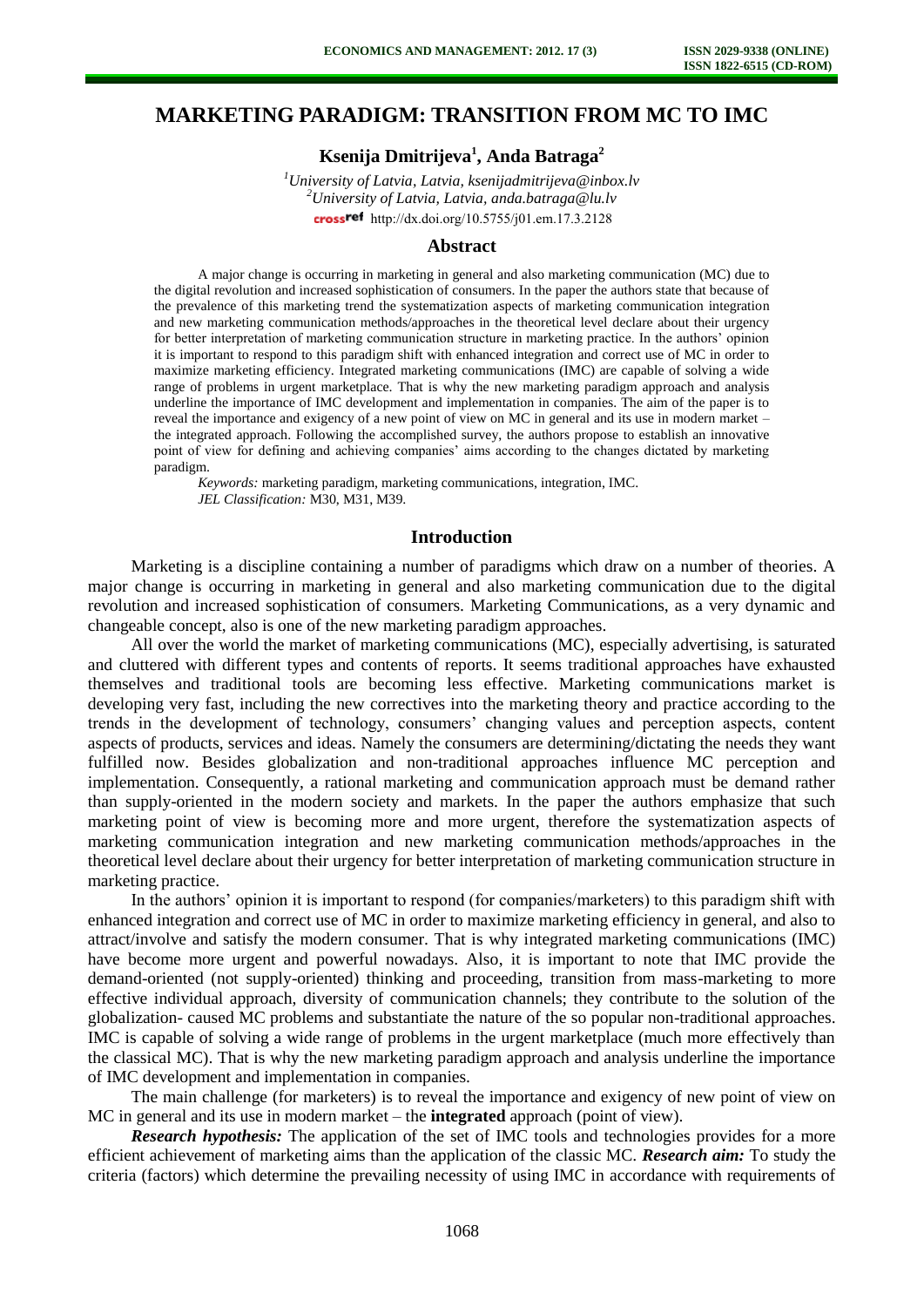the modern marketplace. *Research object:* Marketing communications paradigm. *Research subject:* IMC set for the solution of communication problems. *Research tasks:* (1) To study the theoretical aspects of the marketing paradigm by identifying the transition features from MC to IMC; (2) To carry out an expert survey based research aimed at updating the MC market situation in Latvia; to identify the positive MC practice as well as problems and challenges; to determine the IMC topicality, the need for their use and their likely pros or cons; (3) to present conclusions and recommendations for the increasing of the MC efficiency in Latvian market. *Research methods:* analysis of literature, expert survey. *Review of literature:* To be convinced about the existence of such an opinion the authors have accomplished (1) a wide literature survey regarding the leading researchers' opinions by using ScienceDirect, Emerald, etc. databases and applying content, statistical, etc. research methods. In order to determine and correctly argue the topicality of the current market situation the examined literature covers a large time span; (2) and survey of professional marketers about the new paradigm in the case of transition from MC to IMC. *Expert survey within the research:* In October 2011-February 2012 an interrogation of the representatives of Latvian marketing agencies, biggest companies and academic environment was carried out under the guidance of the authors in order to accomplish the research tasks. According to accomplished interrogation, the authors propose to make innovative point of view in defining and achieving companies' aims according to changes dictating by marketing paradigm.

#### **1. Theoretical review of transition from MC to IMC**

One of the significant marketing trends of recent years is a move toward fully integrating all business practices that communicate something about a company's brands to customer (IMC). No promotional tool should be used in isolation or without regard to the others; hence there is a trend toward integrated marketing communications (Czinkota & Ronkainen, 2007). Many conclusions of researchers and most of the studies justify the effectiveness of the IMC and point to multiple advantages in comparison to the classical MC (by classical MC meaning a separate application of marketing communication means and instruments without harmonizing them and not creating a common marketing communication program which is subordinate to one common marketing aim and achievement of the aim) (Batraga, 2007; Clow & Baack, 2007; Dahlen *et al., 2010;* De Pelsmacker *et al.,* 2007; Drobis 1997; Duncan & Everett, 1993; Egan, 2007; Lee & Carter, 2005; Schultz & Kitchen, 2000; Shimp, 2007; Smith & Zook, 2011; Stewart, 1996). Nowadays effective marketing communications are mostly Integrated Marketing Communications (IMC). The appearance of numerous new approaches is explained by the multiplicity and great opportunities of IMC by combining different marketing tools. In order to describe transition from MC to IMC it is important to identify MC and IMC major differences, and also the contributing factors of the IMC development and popularity.

In Table 1 major differences between 'classic' communications and integrated communications are summarised. In this overview the focus in on the changing nature of communications and the changing attitude of the consumer. Both necessitate a seamless integration of communications instruments. Integrated communications are much more personalised, customer-oriented, relationship-based and interactive. By means of integrated communications the key objectives of modern marketing can be reached much more effectively. (De Pelsmacker *et al.,* 2007; Yeshin, 2007; Fill, 2001)

| <b>Classic communications</b> | <b>Integrated communications</b>            |
|-------------------------------|---------------------------------------------|
| Aimed at acquisition          | Aimed at retention, relationship management |
| Mass communications           | Selective communication                     |
| Monologue                     | Dialogue                                    |
| Information is sent.          | Information is requested                    |
| Information provision         | Information – self service                  |
| Sender takes initiative       | Receiver takes initiative                   |
| Persuasive 'hold up'          | Provide information                         |
| Effect through repetition     | Effect through relevance                    |
| Offensive                     | Defensive                                   |
| Hard sell                     | Soft sell                                   |
| Salience of brand             | Confidence in brand                         |
| Transaction-oriented          | Relationship-oriented                       |
| Attitude change               | Satisfaction                                |
| Modern: linear, massive       | Postmodern: cyclical, fragmented            |

**Table 1.** Classic and integrated communications (Based on: Van Raaij 1998)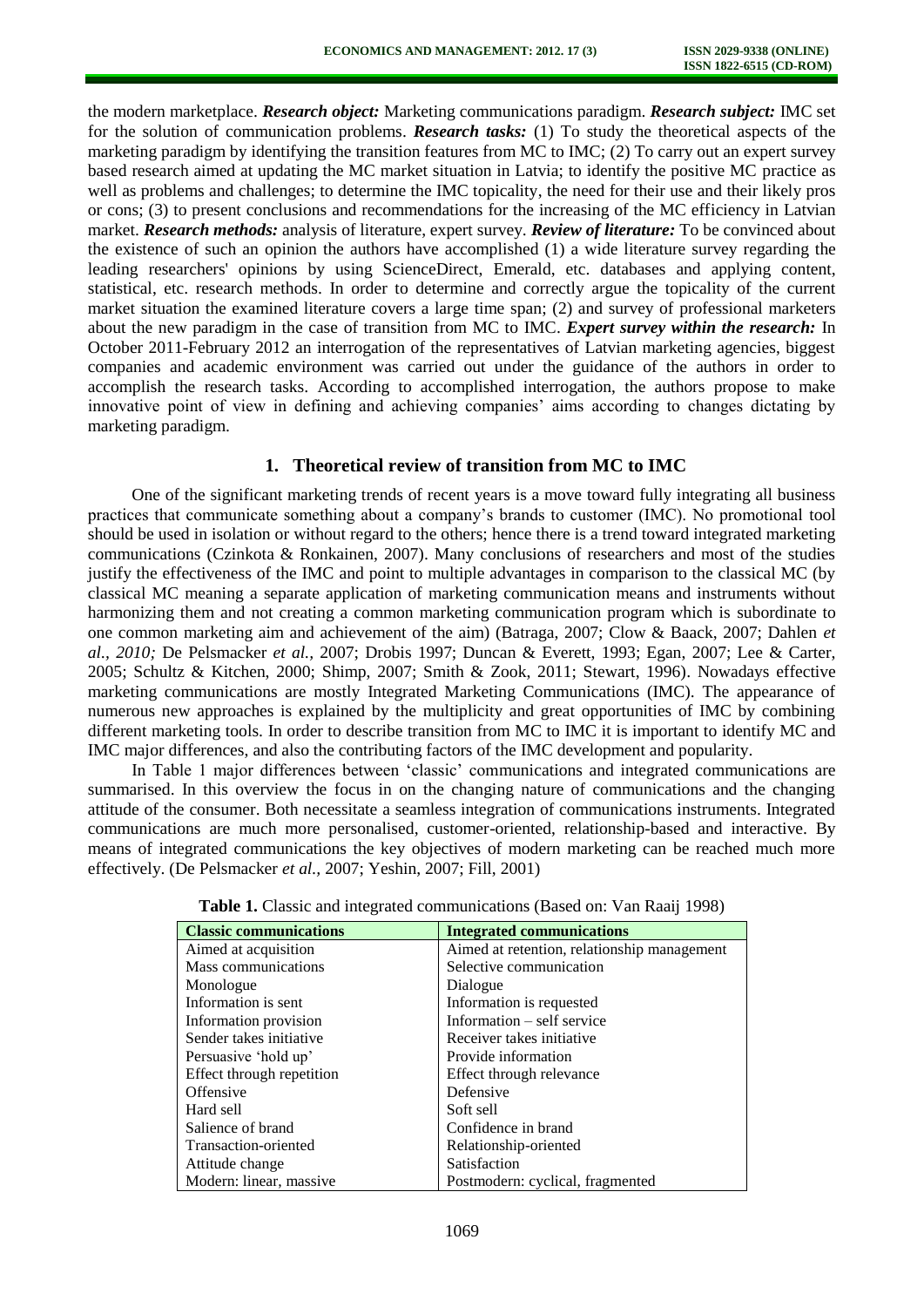A number of important changes and trends have created the need and urge to integrate marketing and corporate communications and to facilitate them. The main key drivers of integrates communications are: loss of faith in mass media advertising, media cost inflation, need for more impact, need for more costeffectiveness and efficiency, media and audience fragmentation, increased reliance on highly targeted communication methods, low levels of brand differentiation, increased need for greater levels of accountability, technological evolutions, greater levels of audience communications literacy, overlapping audiences, more complex decision-making units, need to build more customer loyalty, move towards relationship marketing, globalisation of marketing strategies. (De Pelsmacker & Roozen, 1993; De Pelsmacker *et al.,* 2007; Schultz *et al.,* 1992; Low, 2002; Liechty *et al.,* 2001)

It is clear that such trends present new challenges in the field of MC, also requires MC effective use and integrated approach. Some of the most forceful supporters for the integration of communications have argued that the question "integration or not" is, in fact, futile as the drive towards IMC is inevitable due to the revolution of Internet and Communications Technologies and an enlightened understanding of the nature of communications (Lee, Carter 2005). Identifying important MC trends, the authors conclude that the IMC is more efficient than the classical MC, using tools independently/separately. Therefore, in the next stage of the research the expert survey is carried out to identify the actual market situation in practice.

#### **2. Expert survey results**

In October 2011-February 2012 an interrogation of the representatives of Latvian marketing agencies, biggest companies and academic environment was carried out under the guidance of the authors in order to update the MC market situation in Latvia, identify the positive MC practice as well as problems and challenges and to determine the IMC topicality, the need for their use and their likely pros or cons. The experts addressed were the following marketing agency representatives – Euro RSCG Riga/BigIdea (*G.Ozoliņš*), PR agency Mediju Tilts (*G.Klēģers*), DDB Worldwide Latvia (*G. Mūrnieks*); Internet Marketing Group (*M.Skuja*), Baltic Communications Center (*G.Feders);* Baltic Entertainment Agency/Idejunams (*A.Jēkabsons*); marketing top managers – Johnson & Johnson AB Latvia (*D.Rūtītis*); Knauf (*A.Vīksna*); Marketing Department of the University of Latvia.

The authors have decided to summarize the research results under three stages: (1) Current MC market situation in Latvia; (2) Evaluation of the efficiency of marketing communications; (3) Topicality of integrated marketing communications.

#### *2.1. Current MC Market situation in Latvia*

During the first stage of the expert survey the experts presented their estimation on the current MC situation in Latvia by naming the most important problems/trends, which influence the success of the implementation of marketing communications. Figure 1 presents the most important trends/problems characterizing the MC market of Latvia.

According to Figure 1 the most important factors/trends leading to the MC market changes are the following: increasing role of internet; media and audience fragmentation; technologies; customer loyalty exigency, etc. In addition the experts provided their comments which supplemented the factor review and underlined the following aspects: (1)Marketing communication has been most affected by the socioeconomic factors, the main of which is the purchasing power of population and changes in the money spending habits. This has led to the situation when the price has acquired the dominant role in influencing the consumer's buying decision when purchasing, for example, their casual services/products and at whiles it even oppresses the significance of the brand; (2) the key factors are to be associated with the rise in the number of the users of social networks and the Internet in proportion to the total number population. The role of the Internet as a communications channel is steadily increasing. Besides we have to take into account the changes in the market and consolidation in various industries as a result of the recession. (3) The development of marketing is currently influenced by diverse social development factors which imply a steadily increasing rivalry not only among the domestic enterprises, but also internationally. They are closely linked with the development of science and technologies. The technological revolution has promoted the use of subjective data not only in forecasting the development of economy on the microeconomic level, but also in macroeconomics. Markets are shrinking, increasingly big importance is allocated to the environment protection, there is a constant rise in the speed of the development of communication technologies and rapid changes are taking place in the popular attitude to the consumption itself. Marketing and investments are aimed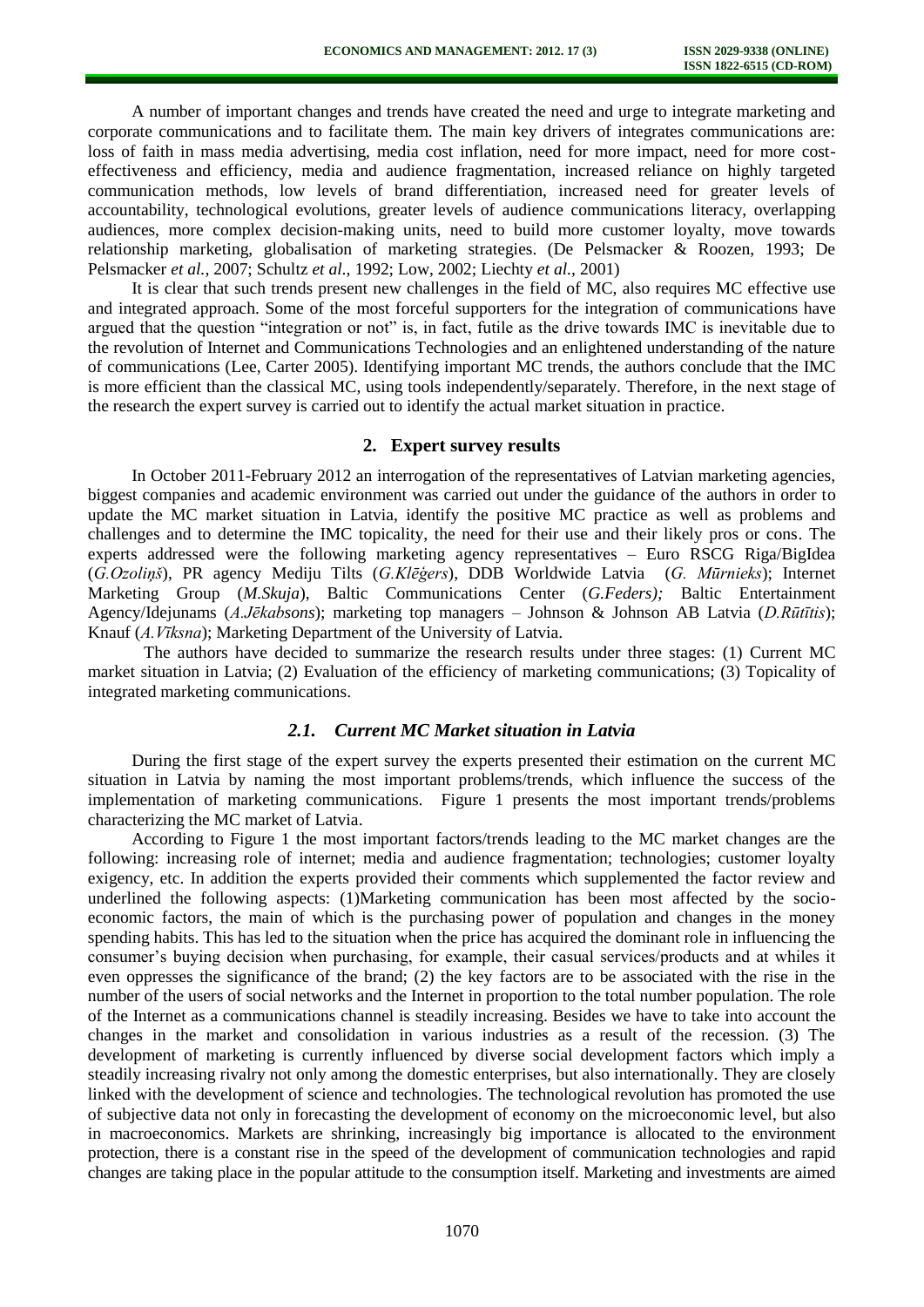at the implementation of long-term corporate goals. Marketing and marketing communications in the Latvian market are most directly affected by the evolution of technologies, economic situation, information availability as well as changes in the consumer mode of life and consumption habits.



**Figure 1.** Experts' estimation about factors influencing Latvian market of MC (%)

From the results presented above we can conclude that the current market situation and its trends generally coincide with the most popular global trends in the MC context as well as with the conclusions of scholars on the problems and challenges in the market and the most important factors which promote the development of IMC and underline the need for their application. On the whole these factors are analogous to the reasons suggested in the theoretical context as the key driving forces behind the need for increasing the topicality of IMC. Having established the current MC situation it is important to identify the possible MC solutions, directions and the respective enterprise orientation aimed at overcoming the existing problems, follow the trends and react to the influencing factors. Consequently, the next stage offers the expert opinion on the conditions for the successful application of MC and estimation of the current situation regarding the fulfilment of these pre-conditions.

## *2.2. Estimation of Marketing Communications Efficiency*

The next stage of the research explored the expert opinions on the MC orientation directions/conditions that provide for a higher efficiency of marketing in the Latvian market. During this stage both the estimation of the directions for the MC efficiency as well as actual market situation was provided. The results present specific trends which indicate rather essential differences between the desired and actual situation and market potential as well as development directions. The selection of the success conditions for marketing communications and the communication directions is presented in Figure 2.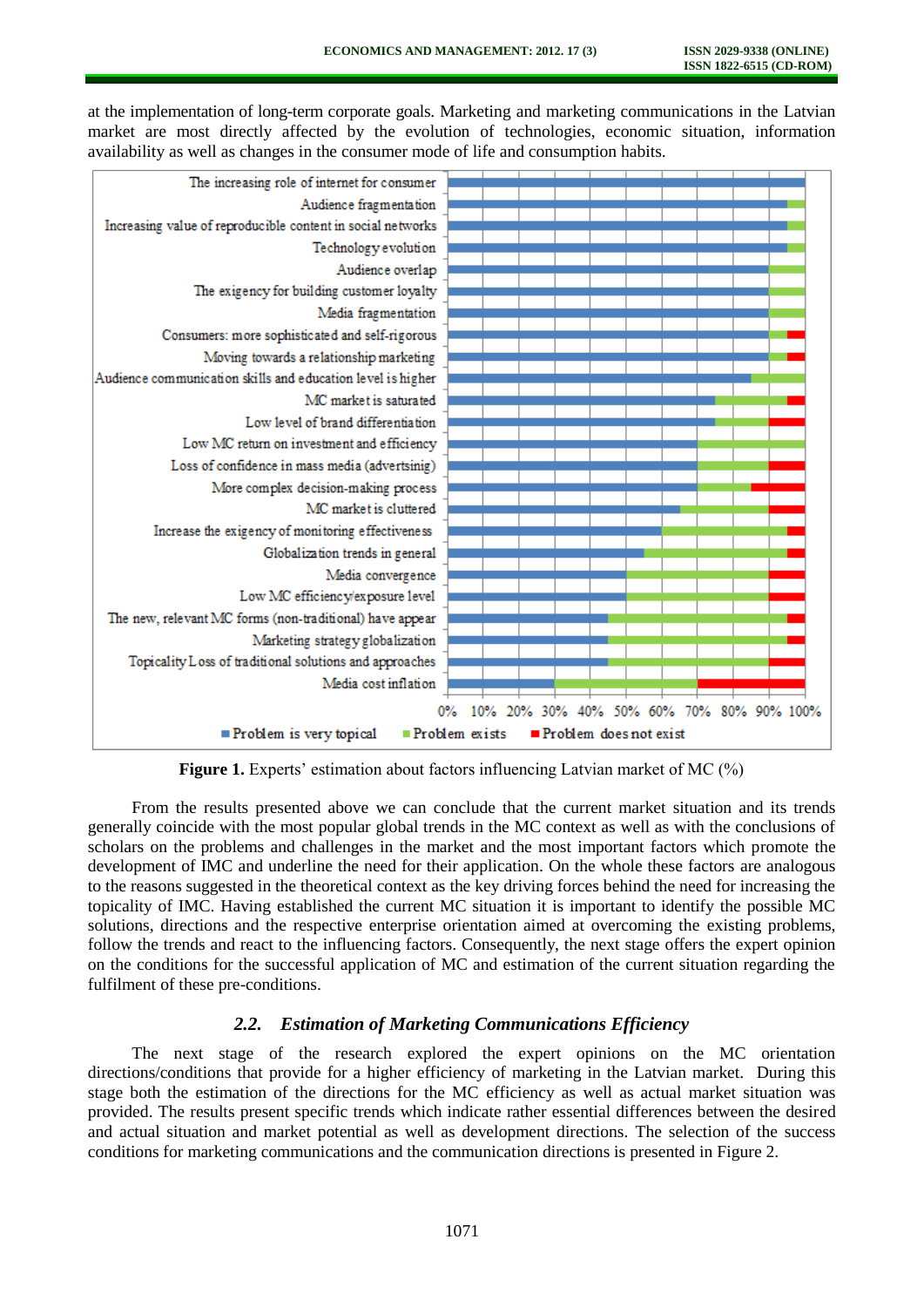

**Figure 2.** Experts' estimation about topical MC trends/directions in the case of Latvia (%)

As it can be seen in figure 2, among the factors determining the MC efficiency the experts chose cyclical and interaction-oriented communication which involves the dialogue with consumers, brand-loyalty etc., which suggests the potential and advantages of IMC compared to the classic MC. Thus, on the whole, the experts were unanimous in supporting the application of IMC (instead of the classic MC) and attributed an important role to IMC in the implementation of the marketing process thus denying the unconditional sustainability of the classic MC in the current market conditions. As a result, the authors came to the conclusion that IMC provide a full-fledged potential for the achievement of the marketing aims which mostly cannot be ensured by the classic MC.

However, during the research the authors also faced a certain contradiction which revealed significant differences between the above-mentioned desired (providing efficiency) – market situation regarding the MC application directions and the actual situation in the market. The expert estimations indicate the situation when the generally acknowledged MC methods often are not used and enterprises still do not apply the IMC potential and their advantages. Based on the expert comments and estimation of the current market situation the following aspects were highlighted: (1) Latvian enterprises apply the above-mentioned IMC methods (IMC potential) within their own capacity and understanding, however it is done rather seldom; (2) Either due to the lack of funds or qualified marketing specialists smaller enterprises often fail to meet the conditions for the success; they apply IMC just partly or focus on individual MC solutions. It is certainly more useful to apply IMC rather than just MC therefore almost all of the biggest enterprises of Latvia use IMC. However, it must be stressed that no particular change has taken place in the mass-consumption goods segment and mainly the classic communication solutions and methods are applied there; (3) the approach has currently been significantly deformed by the financial situation. The situation has been improving lately, however, for a long period of time the "payment of current invoices" was more significant than the formation of long-term relations. On the one hand, saving has imposed following the return or ROI more carefully. The return, however, is currently more focused on the short-term result – enterprises concentrate on the next day rather than the next month as the overall economic situation is unstable at the moment and another recession is forecast which makes many enterprises revise their long-term strategic aims. This inevitably affects marketing. Respectively, it must be assumed that the market will be unstable and less predictable.

When summarizing the acquired information the authors came to the conclusion that disregarding the fact that concrete MC efficiency conditions exist /have been developed (and coincide with the IMC potential), which are supported by several scholars and practitioners, participants of the Latvian market, there is still a **pressure** (market situation) in the Latvian market context that often requires acting inaccordingly/contrary to/"in the old fashion"/irrationally (by taking into account the consumer behaviour aspects, the funds available to the MC providers etc.). The actual market situation **significantly** lags behind the formal guidelines, the ratio between the awareness/desire to efficient marketing (MC management and IMC application) management and the intentions/desires of the involved persons, considering the financial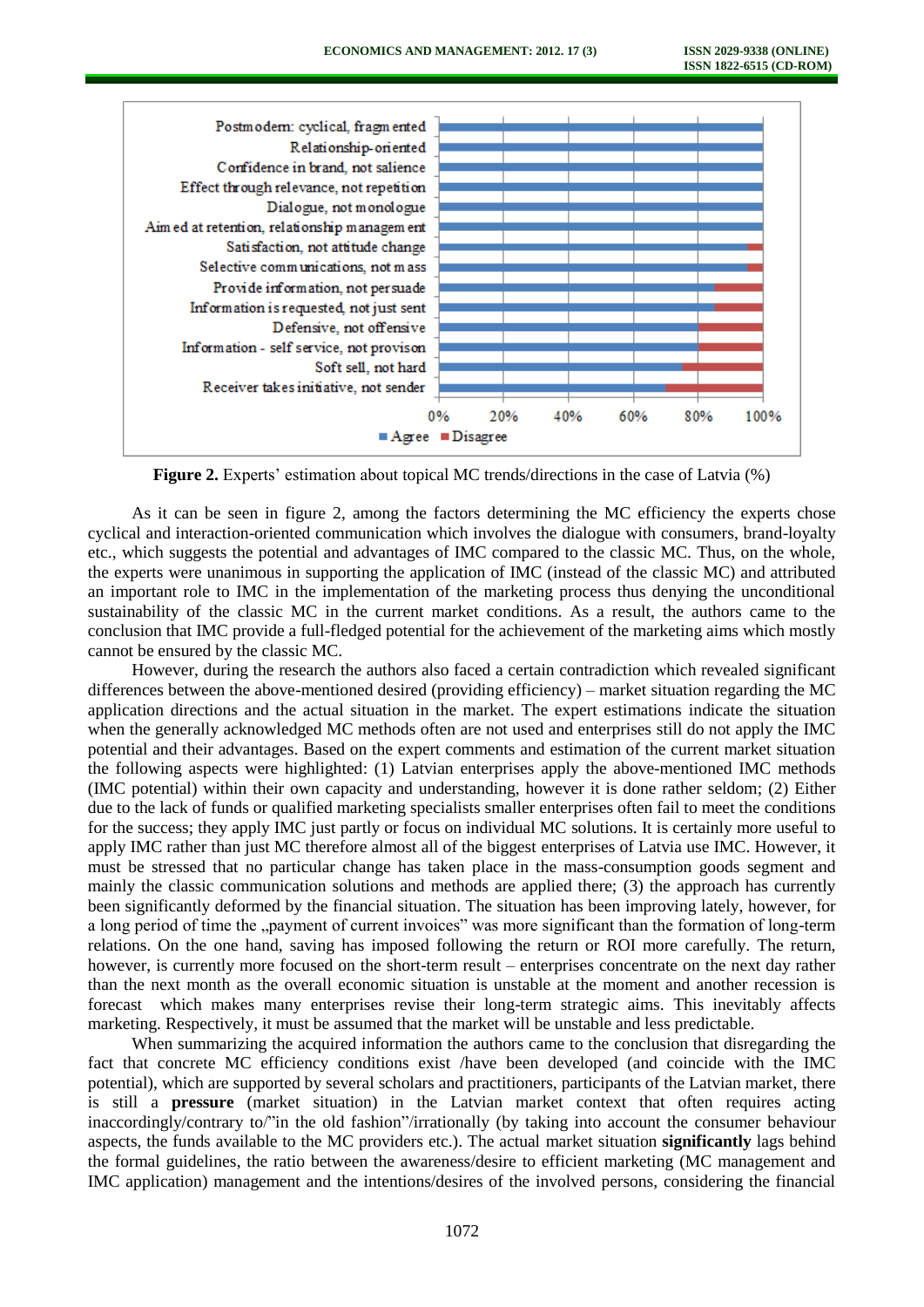situation and insufficient resources etc. in the country as the key negative factor. However, there is a positive trend that can potentially provide for the shifting of stress between two aspects – saving and efficiency.

When looking for the most significant MC success conditions in general and in the context of the Latvian market it is important to identify the IMC potential in the Latvian market which was examined in the following stage.

### *2.3. Topicality of Integrated Marketing Communications*

Upon the identification of MC success directions and their correspondence to the IMC definition and potential it is important to find out the expert estimation of the IMC topicality, potential and likely benefits from applying them. The results regarding the estimation of the IMC topicality are reflected below.

The majority of the survey results within this survey section indicate the topicality of IMC, the necessity of their application, in general and specifically in the Latvian market as the suggested estimations are very high – 75-100% agreement:

1. The most effective MC approach is an integrated, coordinated communications set – 95% agree

2. IMC provides the highest efficiency of the company's marketing efforts – 100% agree

3. IMC promote the company's cost reduction – 65% agree

4. IMC encourage consumer loyalty to the company, product and brand – 75% agree

5. IMC require more investment than the classic MK (using MC tools independently/separately) – 25% agree – *This issue is very disputable, as it follows from the answer results, therefore the reasons were found out from which the most significant was the situation when the introduction of the IMC programmes requires bigger resources, however, the application stage optimizes the total costs of MC by subjecting the tools and funds to a single marketing strategy, aim and tasks as well as other MC management aspects.*

6. IMC meet the global economic internationalization and globalization trends – 95% agree

7. One of the essential conditions for successful MC in the global marketing context is a comprehensive, coherent, synergistic, adapted MC, provided by the IMC program – 95% agree

8. Consumers' perception of IMC it ensures the flow of information from indistinguishable (unidentifiable) sources (the side noise prevention)  $-85%$  agree

9. IMC combines discipline, providing clarity, consistency and maximum communication impact and effectiveness – 100% agree

10.IMC is a communication tool combination that provides synergies and "seamless", single, holistic / consistent results – 100% agree

11.IMC is a consistent set of reports to all target audiences, pointing to all the contact form and report the channel approaches – 95% agree

12.IMC makes the communication tools and processes according to Marketing (MC) goals – 100% agree

13.IMC is characterized by added value compared to traditional / classic marketing communications and their implementation – 90% agree

14.IMC promotes corporate internal communications – 95% agree

15.IMC facilitates the company's MC planning and coordination functions – 85% agree

*16-18 - Reverse questions, where disagreement was required with the aim to establish the role, efficiency and usefulness of IMC in the Latvian market.* 

16.IMC are not topical in the case of company's functional specialization – 15% agree

17.The functional specialization of marketing agencies contribute to the IMC development – 10% agree

18.Latvian marketing specialist knowledge level provides for the IMC establishment and implementation – 20% agree

*Question 19-22 results suggest essential problems and contradictions in the IMC introduction regarding the IMC application efficiency and usefulness. These findings are very valuable for the conclusion and recommendation purposes as well as for ensuring the IMC development in the Latvian market which, as suggested by the experts, is a very important issue.* 

19.IMC is characterized by the growing popularity in the Latvian market – 45%

20.IMC use in the Latvian market correspond to the universally recognized requirements of IMC program development – 40% agree

21.IMC use in the Latvian market correspond to the universally recognized requirements of IMC program implementation – 40% agree

22.There are no significant barriers / obstacles to the implementation of IMC in Latvian market – 10%agree.

In addition to the acquired results on the topicality of IMC the authors also summarized the expert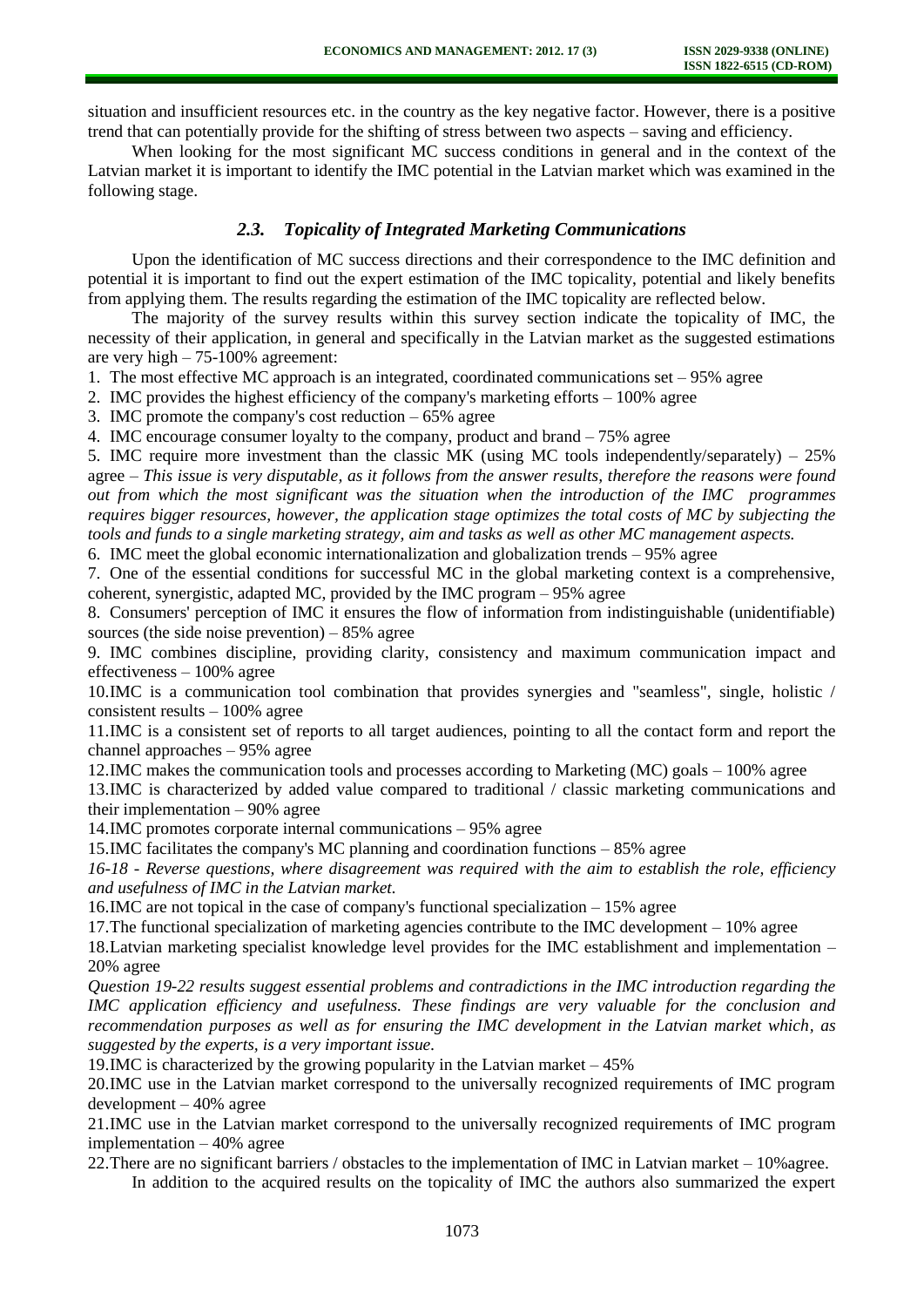estimations and comments and arrived to the following conclusions as a result: (1) IMC represents the key concept for the successful implementation of MC. IMC are aimed at simultaneous work with various audiences: enterprise employees, sales staff, retailers, customers and individual government representatives; (2) The necessity for MC under modern conditions is substantiated with the achievement of better marketing results and increased efficiency as due to new MC tools enterprises can more efficiently segment their markets, establish their target audience more precisely and forecast consumer behaviour in the market; reduction of costs as careful planning and co-ordination of marketing activities with MC allows for reducing the planned budget per potential consumer; promotion of consumer loyalty as under the stiff competition conditions the combination of various kinds of MC is the only possibility to retain and promote customer loyalty; (3)Nowadays the use of IMC is more efficient as balanced and harmonious use of various marketing communication tools allows for achieving a bigger effect than the using of each of the marketing communication tools separately; (4) the interaction of MC and IMC is becoming increasingly bold, noticeable, motivated and effective. Marketers have persuaded their customers that with the current volume of messages received by a consumer one information transmission channel can turn out to be not enough to persuade the consumer; (5) If we assume that the budget is not an obstacle, then IMC are certainly more efficient as they provide the consumer meeting the product/service under various conditions which is certainly more efficient than a routine encoding of the same message under the same conditions and in the same form; (6) In Latvia increasingly more enterprises are starting to use IMC. There also are the cases of rather experimental application of IMC which serve as a lesson to the implementers/clients themselves, but also to their competitors, thus facilitating efficient practice of using IMC; (7) it is not enough with just one MC as the community thinks along and it cannot be hypnotized by a single advertisement. The specific situation of Latvia is that the community is bilingual and IMC solutions must be adjusted to the specific character of each audience and language; the adaptation must not be formal as it will be senseless in such a case.

Experts have also commented on the negative aspects of the situation regarding IMC and problems that are characteristic to the Latvian market. The authors summarized the problem explanations and found the following: (1) The use of classic MC is to be linked either to a limited budget or the specific character of a product/service and respective consumer buying habits and the approach that has proved efficient in the particular situation; (2) IMC are often confused and associated with media integration, rather than the integration of all communication tools. As IMC provide for the synergy effect, Latvian enterprises should strive for using IMC instead of MC as often as possible; (3) Smaller enterprises (either due to the lack of financial resources or lack of qualified marketing specialists cannot afford to hire competent IMC specialists or buy qualified outsourced services) often incompletely use IMC or focus just on individual IMC solutions. It is certainly more useful to apply IMC than just MC. The majority of the big Latvian enterprises use IMC. Some of the enterprises are obliged by law to do that (for ex., the enterprises quoted in the stock exchange).

The sum up the above-stated it must be concluded that IMC is capable of providing excellent possibilities for efficient achievement of marketing aims by overcoming existing market obstacles. According to accomplished survey, the authors propose to establish an innovative point of view for defining and achieving corporate aims according to changes dictated by the marketing paradigm.

#### **Discussions**

The summarizing of the above-mentioned results leads to the conclusion that marketing specialists should certainly follow the most important MC trends and guidelines, i.e., for achieving higher efficiency they should use the IMC potential by taking into account the advantages of IMC over the classic MC. However, the results of the expert survey indicate that there are several obstacles for the successful implementation of MC. These obstacles hamper the designing and implementation of IMC programmes. This issue certainly is very topical and essential in the context of corporate marketing implementation. Consequently, it is important to become aware of the nature and explanation of these obstacles as well as find solutions and possibilities for overcoming them, which thus becomes the issue for further investigation.

#### **Conclusions and Recommendations**

Based on the results of the theoretical analysis as well as the accomplished research the authors came to the following conclusions: (1) IMC are more efficient than the classic MC which use MC tools and technologies without co-ordinating them; (2) The current market situation in Latvia requires/determines the